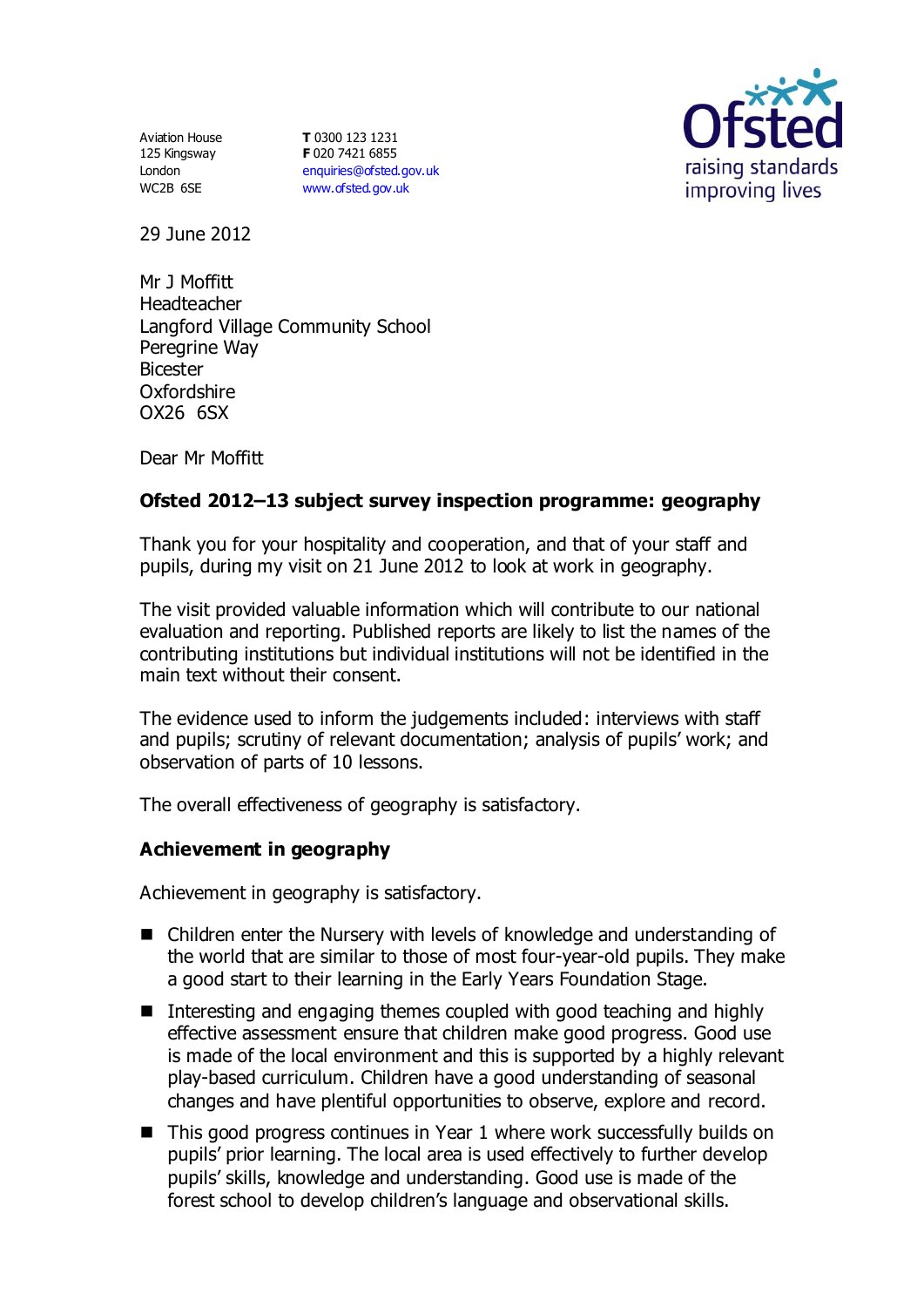- $\blacksquare$  From this point onwards, pupils make satisfactory progress so that by the end of Year 6 their attainment is broadly average. Most themes, such as the study of Chembakoli and 'Chocoholics', provide suitable opportunities for pupils to develop their skills. One or two themes are excellently taught. For example, the H2O and rivers themes in Year 5 equip pupils with a detailed knowledge and understanding of these aspects. Although pupils are aware of the themes that they have studied some find it difficult to recall key facts.
- **Pupils are well behaved in lessons, show interest in their work and sustain** their concentration. They particularly enjoy those lessons that are practical, such as making their own sedimentary rocks out of biscuits and different types of chocolate in Year 3.

# **Quality of teaching in geography**

The quality of teaching in geography is satisfactory.

- Lessons observed were well planned and resourced, and teachers exhibited good subject knowledge. In good lessons, the pace was brisk so pupils made good progress in their learning. Teachers make good use of information and communication technology (ICT) to support their teaching.
- The pace of learning was not rapid enough in some lessons because teachers spent too much time clarifying information. Also, pupils were seated on the carpet for too long listening to over-lengthy introductions before starting their activities.
- $\blacksquare$  The classroom environment is stimulating. A good range of maps is provided and 'working walls' containing key geographical vocabulary are used routinely to support learning. Good support is provided by teaching assistants.
- $\blacksquare$  In the main, an appropriate range of work is recorded in books although some themes taught in some year groups show good depth of coverage. Work is regularly marked but is mainly affirmative and does not always indicate what pupils need to do to improve.
- The 'learning journey' assessment documents in the Early Years Foundation Stage are outstanding. They provide a detailed assessment of children's strengths and weaknesses in key themes.
- Portfolios of evidence summarise pupils' learning in each year group but these are not annotated to give an indication of the levels pupils are working at. The school does not have assessment and monitoring procedures in place for foundation subjects.
- Homework provision is innovative. Pupils are able to select from a range of visual, auditory and kinaesthetic activities and experiences. Some of the work produced in the excellent 'homework logs' is of high quality.

## **Quality of the curriculum in geography**

The quality of the curriculum in geography is satisfactory.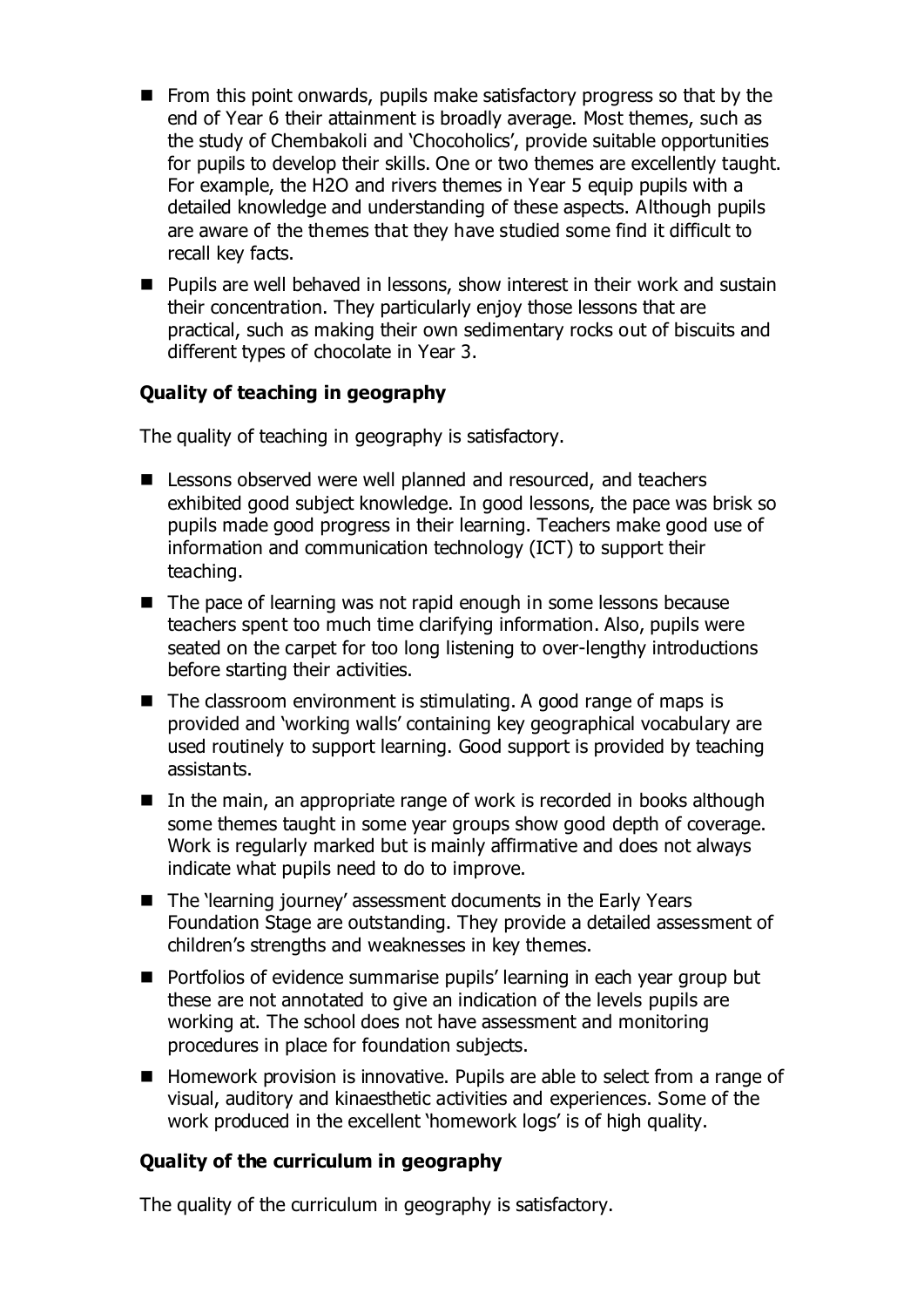- Although curriculum coverage is good in the Early Years Foundation Stage and Year 1, it is satisfactory overall. Throughout the school, an appropriate range of themes is taught, but some do not develop or build on pupils' geographical skills and knowledge in sufficient depth or complexity.
- $\blacksquare$  Regular opportunities are provided for pupils to use maps in a variety of ways. However, pupils' are sometimes provided with activities that are too similar in different year groups. Also, older pupils are not challenged to extend their skills to a higher level by using, for example, Ordnance Survey maps.
- Good opportunities are provided for pupils to develop their skills in other subjects such as literacy, art and ICT. In addition, a good range of fieldwork is undertaken, including visits to the local area and places such as Bicester, Cotswold Farm Park and Kilvrough.
- $\blacksquare$  The association with a school in Uganda is known by some pupils, but many do not have a good understanding of the school's location or the purpose of the links. Pupils' understanding of sustainability is suitably developed through the herb and vegetable gardens. This supports pupils' understanding of environmental issues satisfactorily.

## **Effectiveness of leadership and management in geography**

The effectiveness of leadership and management in geography is satisfactory.

- Curriculum leaders are keen to improve the subject and have a good understanding of its strengths and weaknesses through a good range of monitoring and evaluation strategies such as management learning walks and book scrutinies.
- Formal opportunities are not provided for staff to observe the work undertaken in different year groups through activities such as moderation meetings or teacher learning walks.
- Subject leaders have developed a geographical and enquiry-skills overview but this has not been implemented by staff to enable them to evaluate whether key skills are being taught sequentially.
- The school has not used the resources and support available from subject associations to help keep teachers informed of new developments in the subject or enable them to take opportunities for subject-specific professional development.

## **Areas for improvement, which we discussed, include:**

- **E** applying the geographical and enguiry-skills overview with staff to evaluate whether key skills are being sufficiently taught throughout the school
- **P** providing opportunities for staff to check continuity and progression through the school through formal opportunities such as learning walks